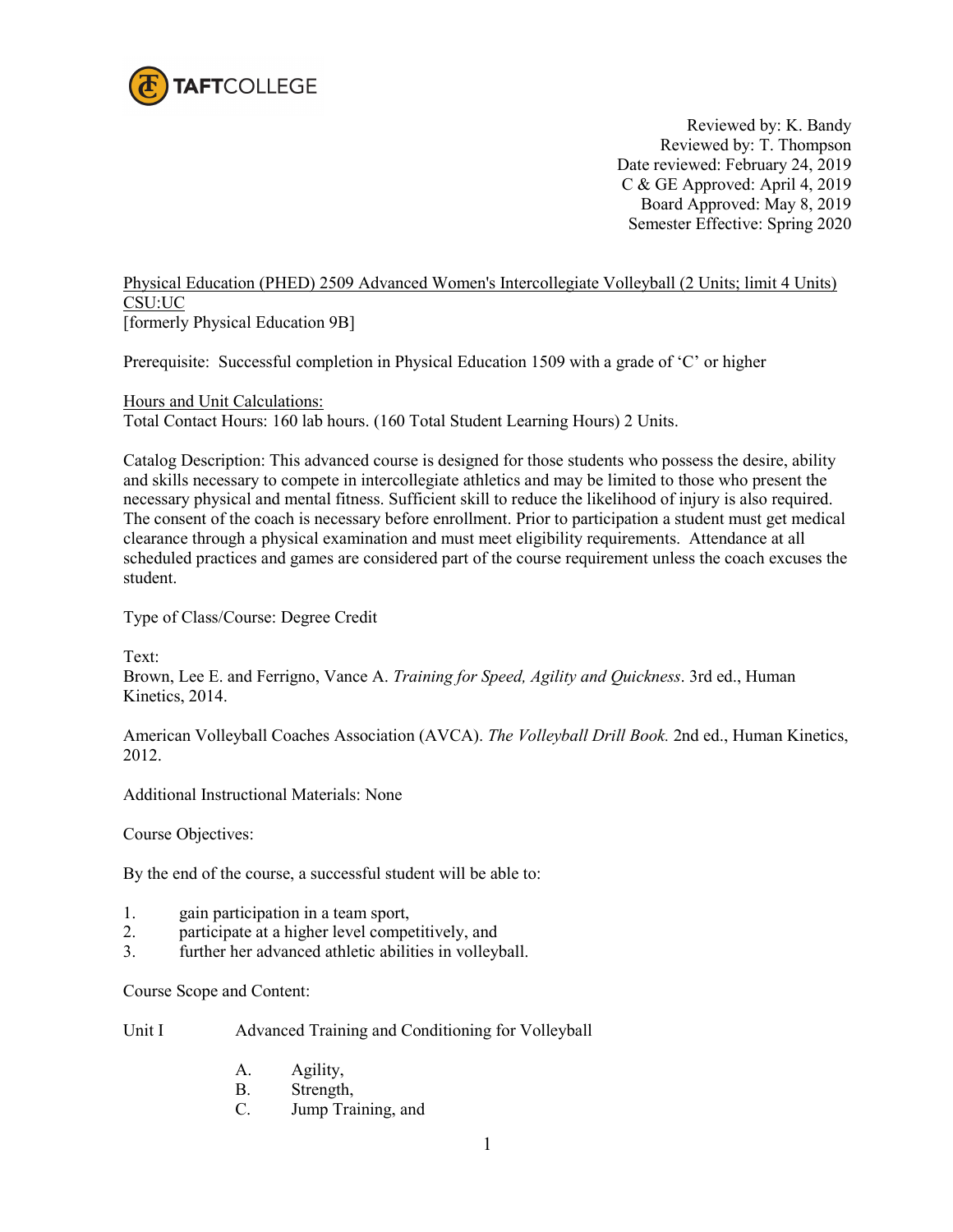

D. Endurance

Unit II Advanced Skills Performed in Volleyball

- A. Serving,
- B. Passing,
- C. Setting,
- D. Attacking,
- E. Blocking, and
- F. Digging

Unit III Rules and Strategies of Team Play

- A. Offensive Rules,
- B. Defensive Rules,
- C. Transitioning,
- D. Sportsmanship and ethics,
- E. Serve Receive,
- F. Offensive Systems,
- G. Hitter Coverage, and
- H. Defensive Systems

Learning Activities Required Outside of Class:

The students in this class will spend a minimum of 1 hour per week outside of the regular class time doing the following:

- 1. Individual skill practice
- 2. Keeping a notebook using class materials
- 3. Studying multimedia presentations and
- 4. Reading of the textbook

Methods of Instruction:

- 1. Practice of basic skills and techniques,
- 2. Advanced training programs,
- 3. Practice games, and<br>4. Intercollegiate comm
- Intercollegiate competition
- 5. Oral instruction and
- 6. Multimedia presentations

Methods of Evaluation:

- 1. Skill demonstrations, including:
	- a. performance exam
	- b. Intercollegiate games
- 2. Written assignments

Supplemental Data: